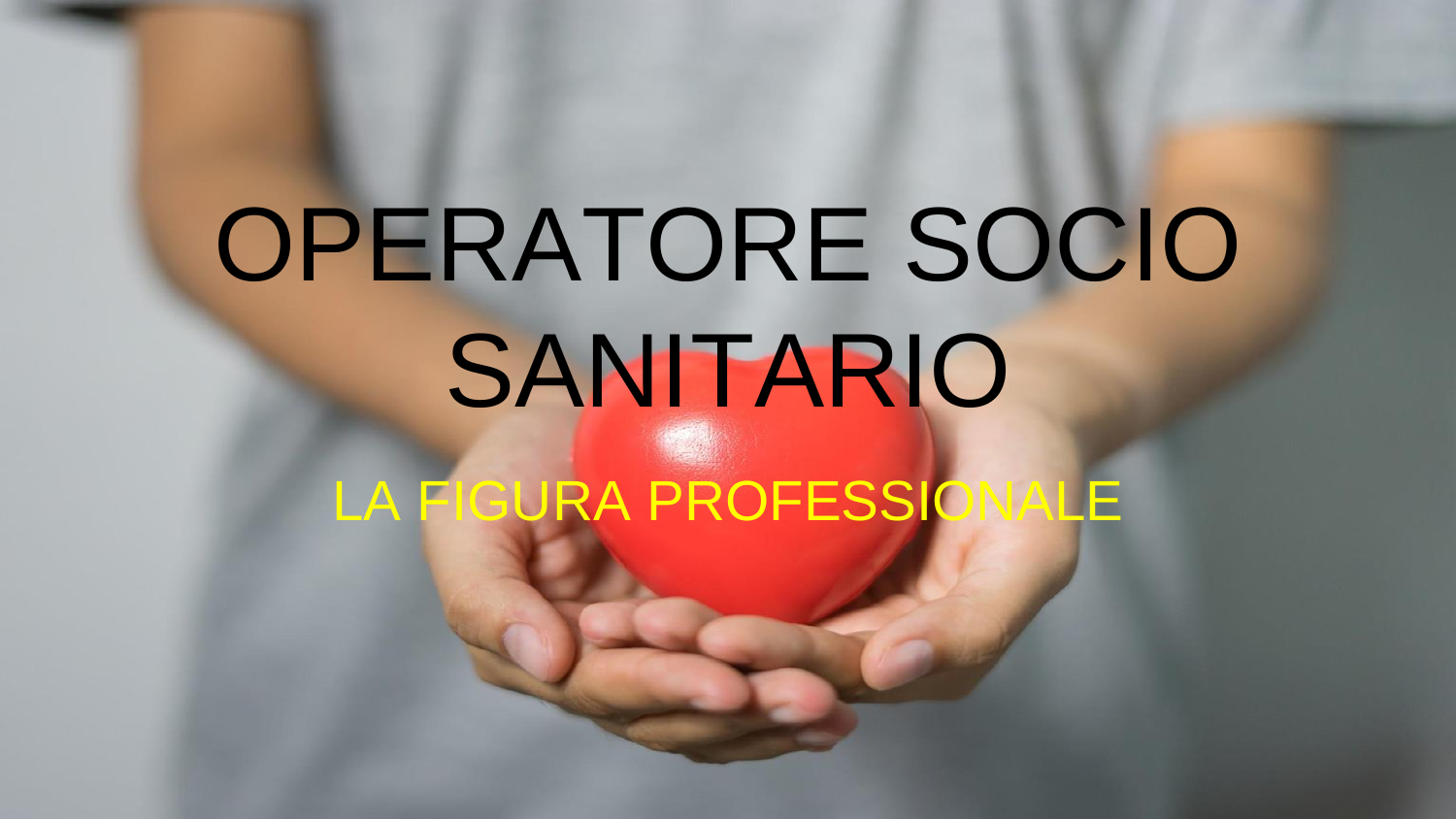## FIGURA PROFESSIONALE DELL'OSS

FEBBRAIO 2001 ACCORDO STATO-REGIONI

LUGLIO 2021: RICONOSCIMENTO DEL RUOLO SOCIO SANITARIO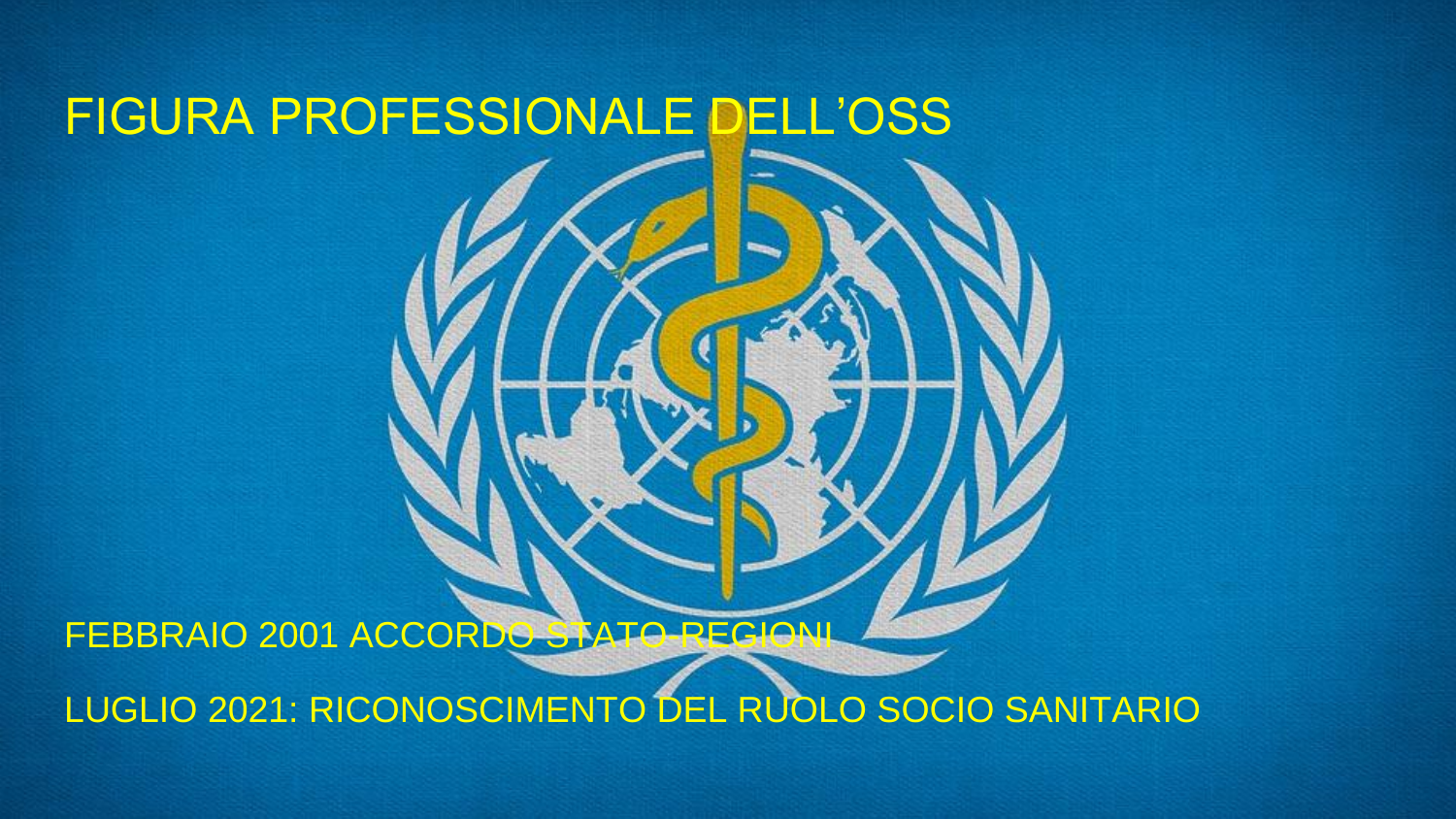#### COMPETENZE: FIGURA DI SUPPORTO PER L'INFERMIERE E L'INFERMIERE PEDIATRICO, MA CON COMPETENZE E AUTONOMIE PROPRIE E SPECIFICHE:

AIUTARE PER LA CORRETTA ASSUNZIONE DEI FARMACI PRESCRITTI E PER IL CORRETTO UTILIZZO DI APPARECCHI MEDICALI DI SEMPLICE USO;

AIUTARE NELLA PREPARAZIONE ALLE PRESTAZIONI SANITARIE;

OSSERVARE, RICONOSCERE E RIFERIRE ALCUNI DEI PIÙ COMUNI SINTOMI DI ALLARME CHE L'UTENTE PUÒ PRESENTARE (PALLORE, SUDORAZIONE ECC.);

ATTUARE INTERVENTI DI PRIMO SOCCORSO;

EFFETTUARE PICCOLE MEDICAZIONI O CAMBIO DELLE STESSE;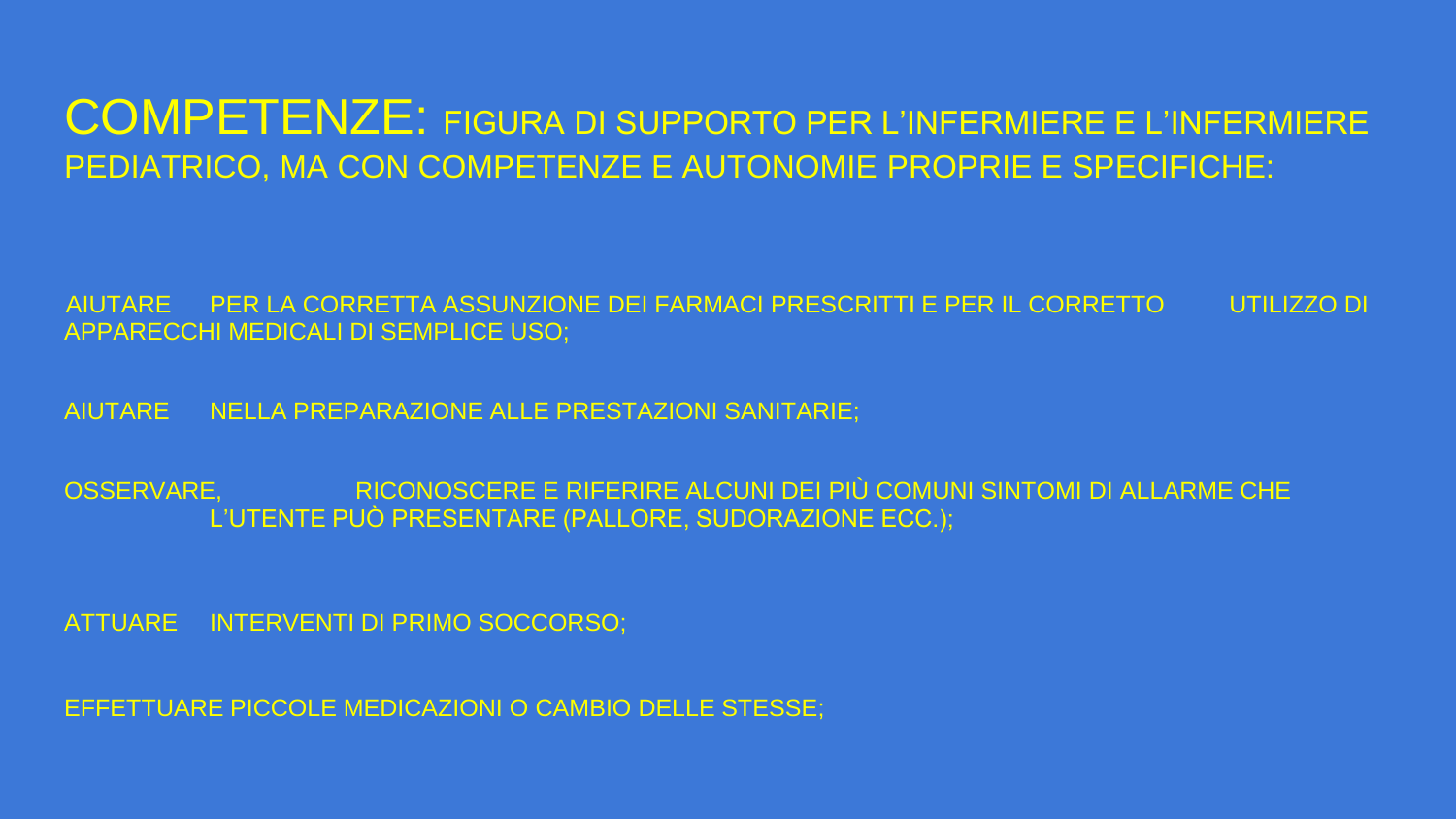#### ALTRE COMPETENZE

AIUTARE NELLE ATTIVITÀ DI ANIMAZIONE E CHE FAVORISCONO LA SOCIALIZZAZIONE, IL RECUPERO ED IL MANTENIMENTO DI CAPACITÀ COGNITIVE E MANUALI;

COLLABORARE AD EDUCARE AL MOVIMENTO E FAVORIRE MOVIMENTI DI MOBILIZZAZIONE SEMPLICI SU SINGOLI E GRUPPI.

PROVVEDERE AL TRASPORTO DI UTENTI, ANCHE ALLETTATI, IN BARELLA-CARROZZELLA;

COLLABORARE ALLA COMPOSIZIONE DELLA SALMA E PROVVEDERE AL SUO TRASFERIMENTO;

UTILIZZARE SPECIFICI PROTOCOLLI PER MANTENERE LA SICUREZZA DELL'UTENTE, RIDUCENDO AL MASSIMO IL RISCHIO;

CONTROLLARE E ASSISTERE LA SOMMINISTRAZIONE DELLE DIETE;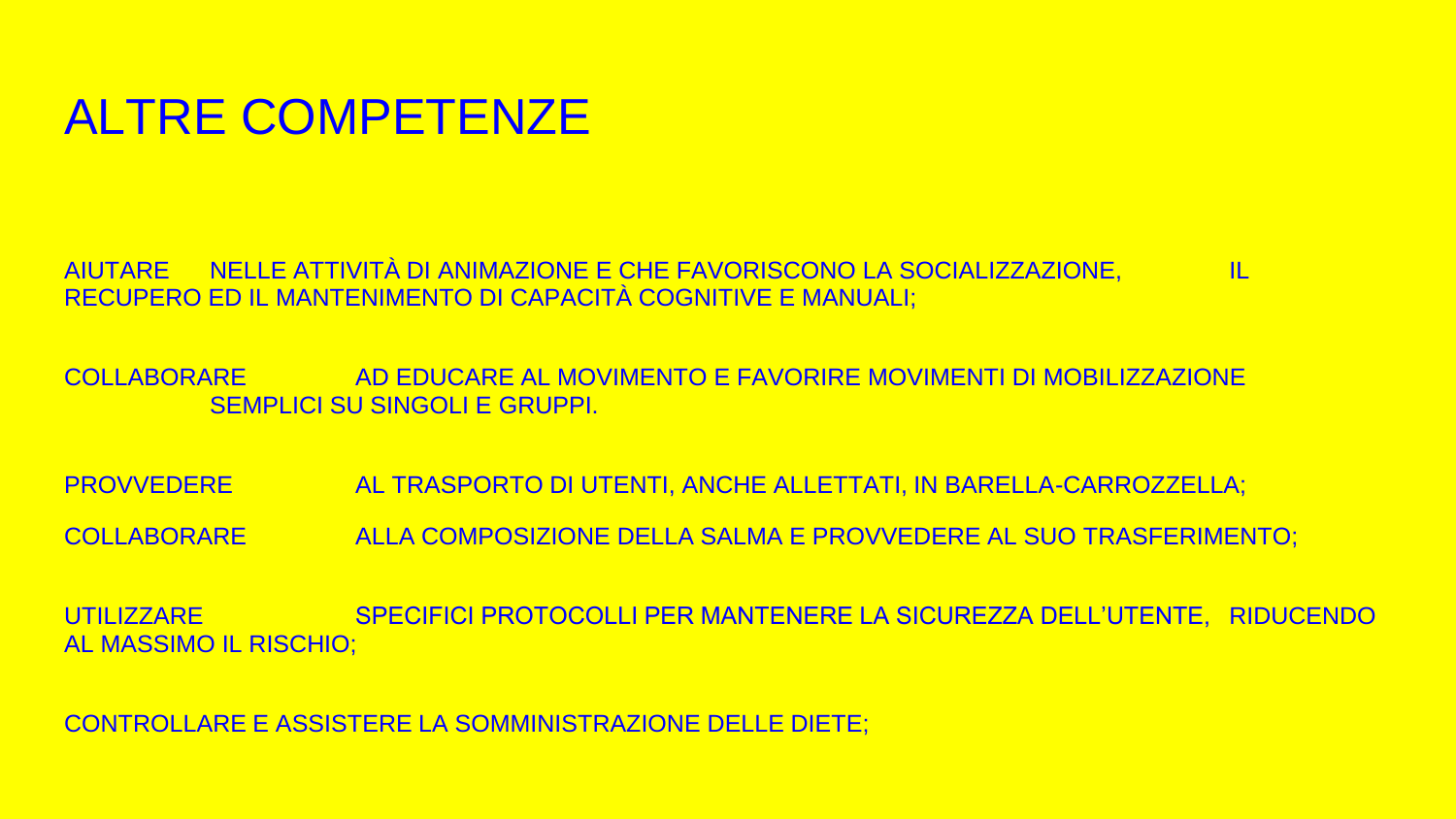#### ANCORA COMPETENZE

SVOLGERE ATTIVITÀ DI INFORMAZIONE SUI SERVIZI DEL TERRITORIO E CURARE IL DISBRIGO DI PRATICHE BUROCRATICHE;

ACCOMPAGNARE L'UTENTE PER L'ACCESSO AI SERVIZI.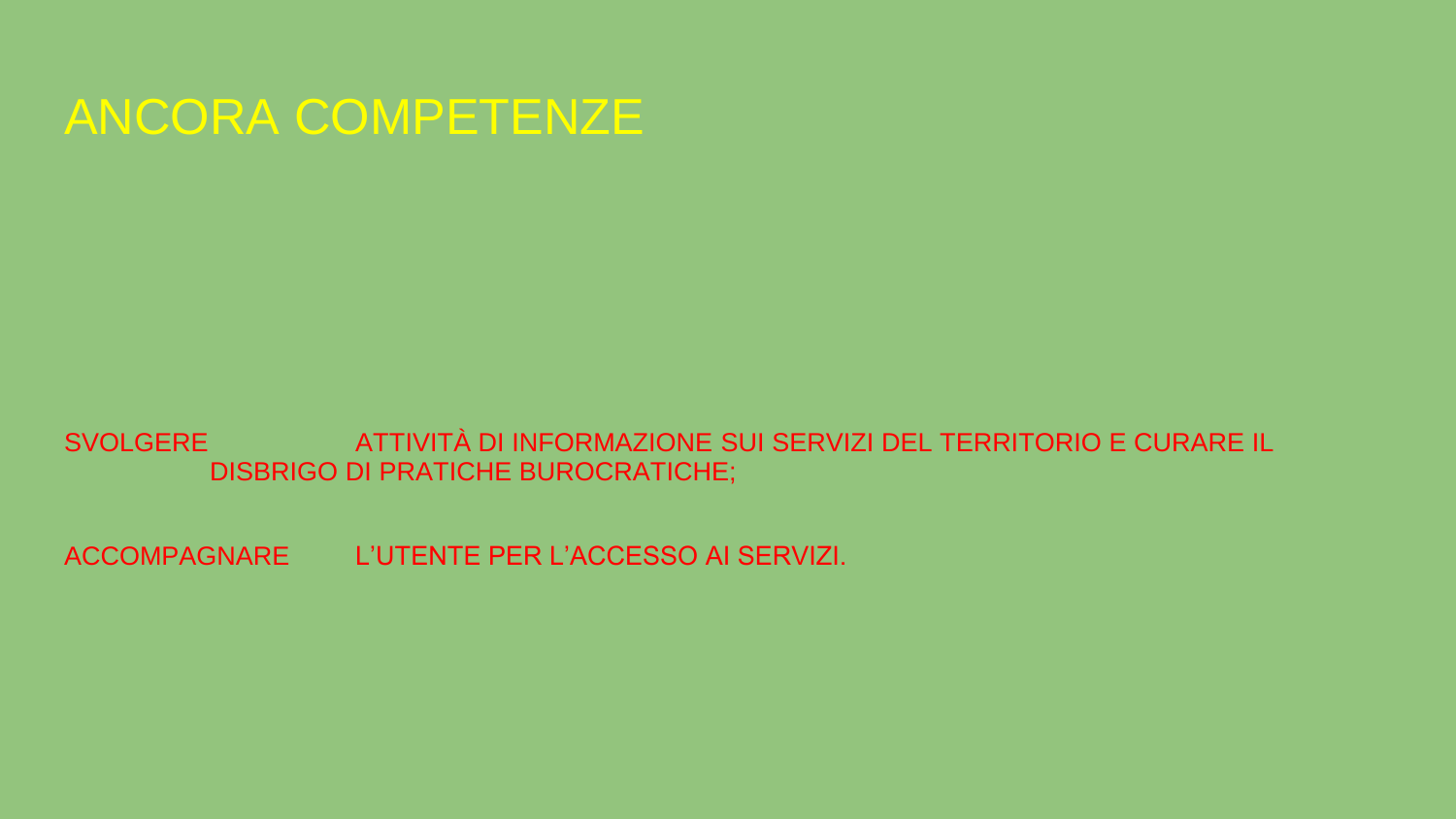IN PRATICA: FAVORISCE IL BENESSERE E L'AUTONOMIA DELL'UTENTE

- GOVERNA, IGIENIZZA E SANIFICA L'AMBIENTE DI VITA DELL'UTENTE PREPARA I PASTI, AIUTA AD ASSUMERLI E, SE A DOMICILIO, FA LA SPESA STOCCA ADEGUATAMENTE I RIFIUTI (RISCHIO BIOLOGICO) SI OCCUPA DELL'IGIENE PERSONALE DELL'UTENTE E DEL CAMBIO DELLA **BIANCHERIA**
- AIUTA L'UTENTE NELLA DEAMBULAZIONE E NEL MANTENIMENTO DI POSTURE CORRETTE

USA CORRETTAMENTE AUSILI E ATTREZZATURE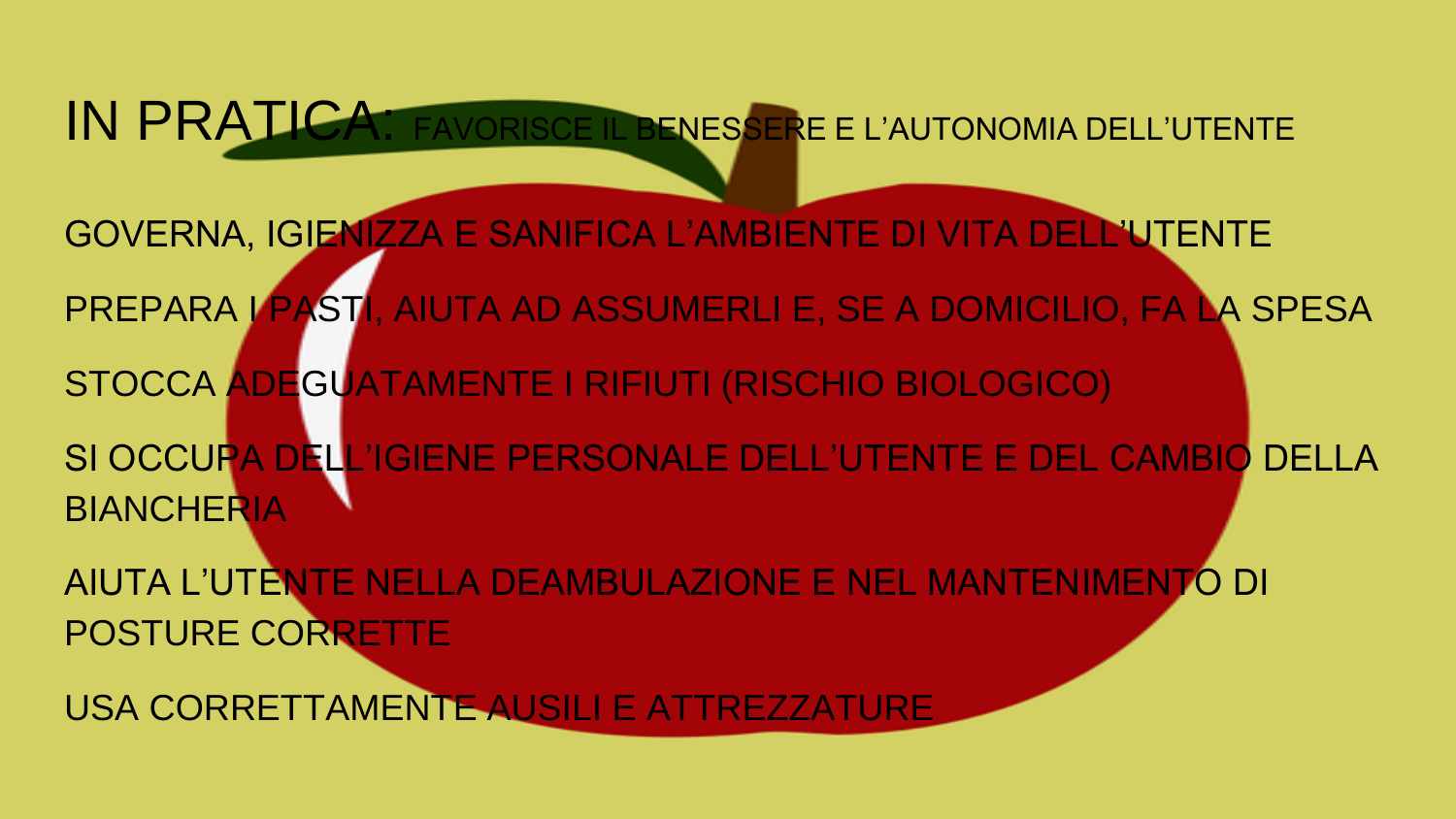## DOVE? IN STRUTTURE RESIDENZIALI O SEMI-RESIDENZIALI

#### **IN OSPEDALE**

#### A DOMICILIO DELL'UTENTE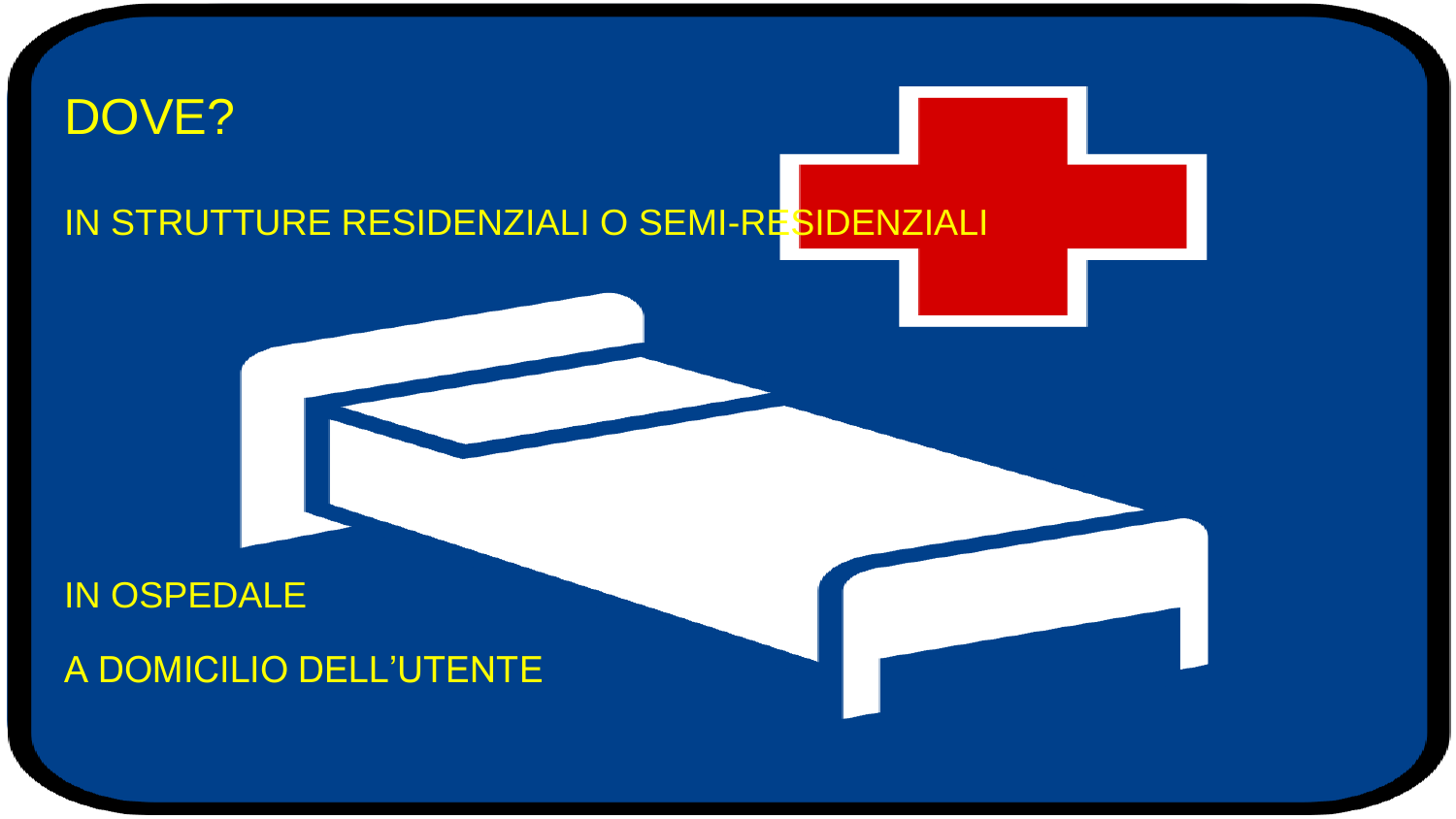## CON CHI?

 $\sim$  AGIC **UTENTI CON** CIALE

UTENTI FRA PEDIA DULT **DISABILI** 

TOLOGIE GESTIB **TO INTERVENTO UTE**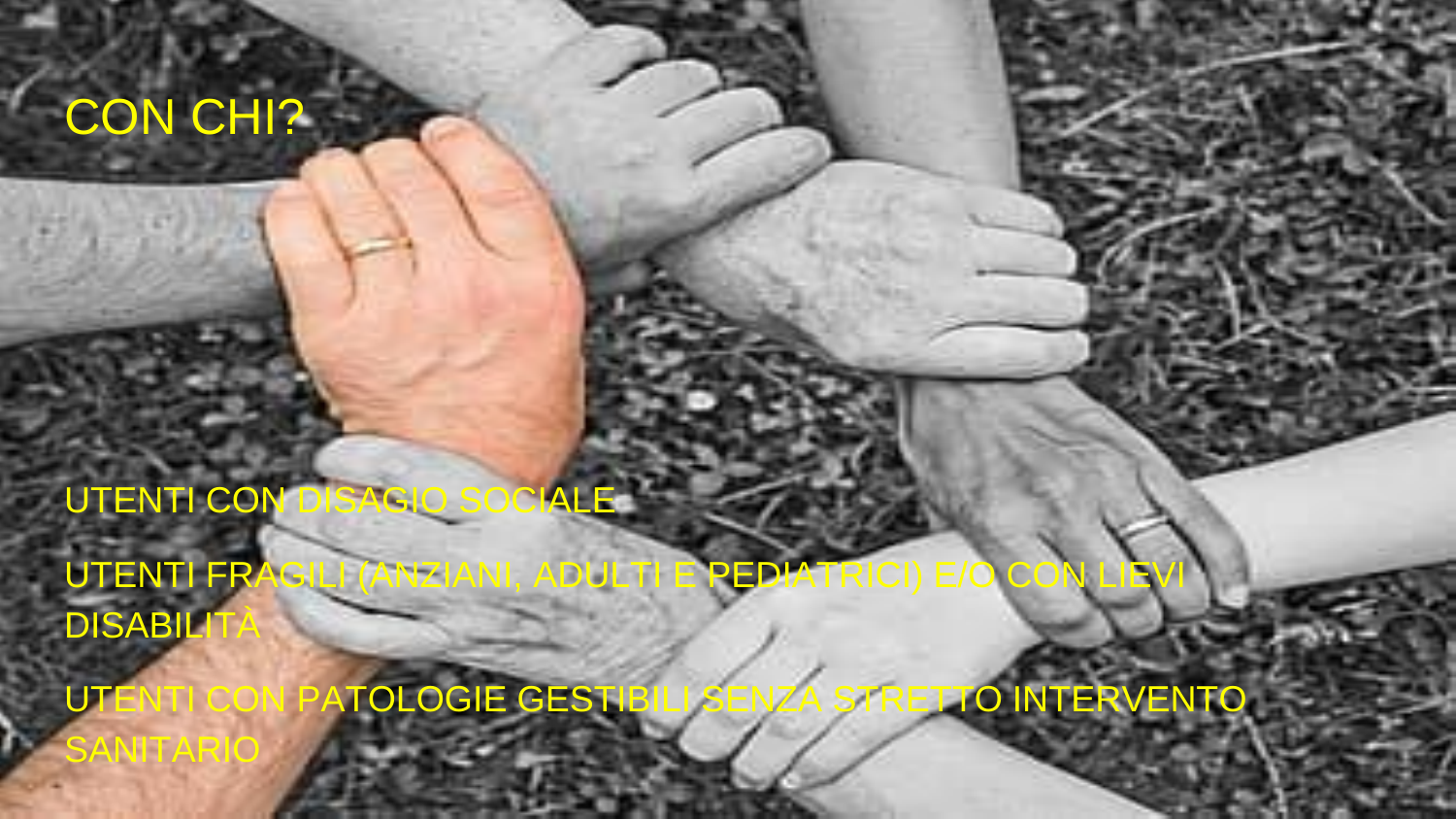## ACCORDO STATO REGIONI 2001

#### PERCORSO FORMATIVO: LA REGIONE ORGANIZZA O DELEGA AZIENDE PUBBLICHE O PRIVATE AD ORGANIZZARE I CORSI DI FORMAZIONE PER OSS:

- 1 ANNO
- 1000 ORE DI CUI 550 TEORICHE E 450 DI TIROCINIO PRATICO
- CONSEGUIMENTO DI UN ATTESTATO DI QUALIFICA PROFESSIONALE COME OPERATORE SOCIO SANITARIO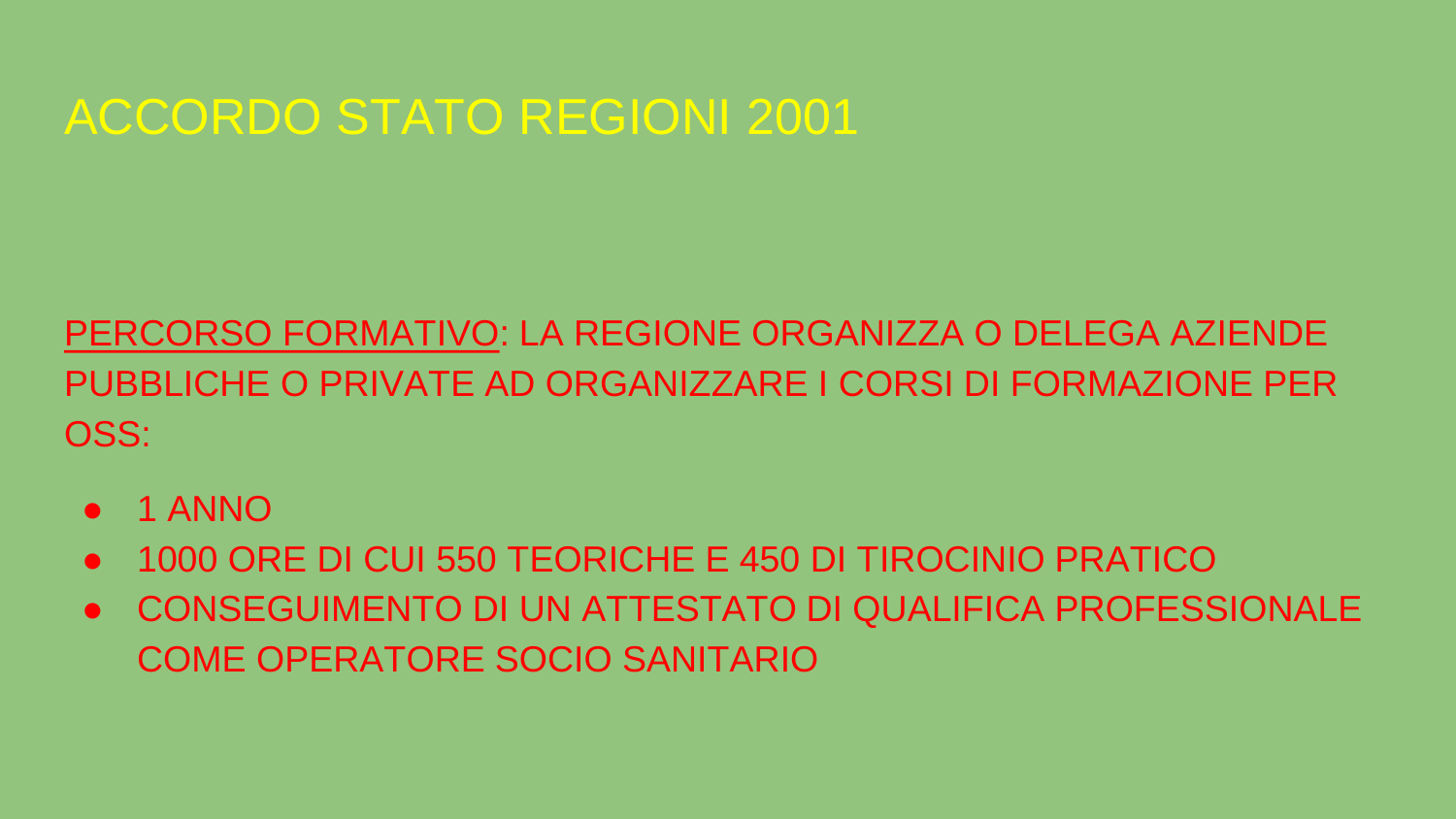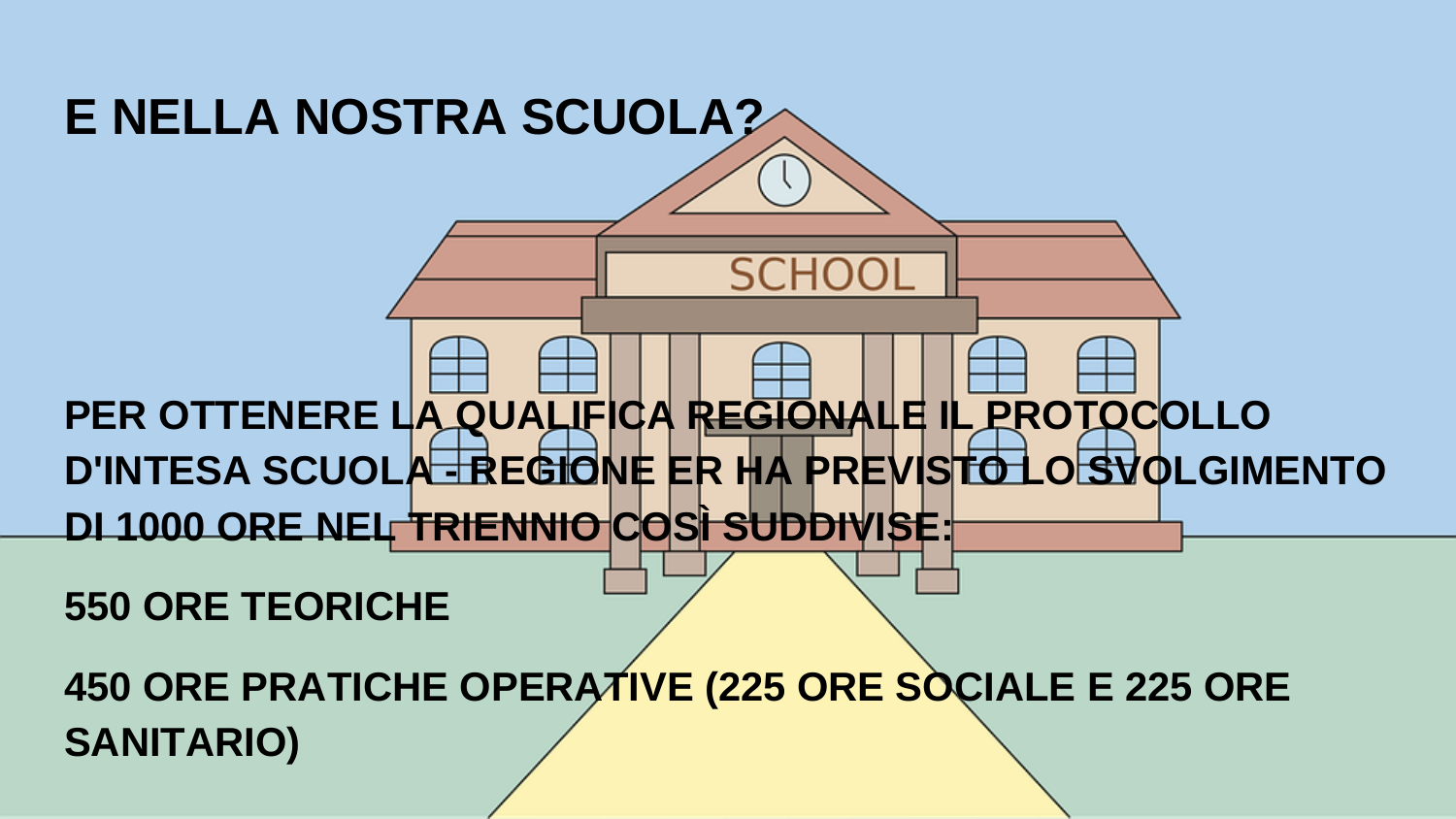#### SUDDIVISIONE DELLE ORE

LE ORE TEORICHE SONO 162, SONO AL POMERIGGIO E SONO COSÌ SUDDIVISE: CLASSE TERZA :

- ANIMATORE SOCIALE 20 ORE
- INFERMIERE: 15 ORE

#### CLASSE QUARTA:

- FISIOTERAPISTA 20 ORE
- INFERMIERE 20 ORE
- INFERMIERE 14 ORE

#### CLASSE QUINTA:

- INFERMIERE 16 ORE
- INFERMIERE 16 ORE
- INFERMIERE 16 ORE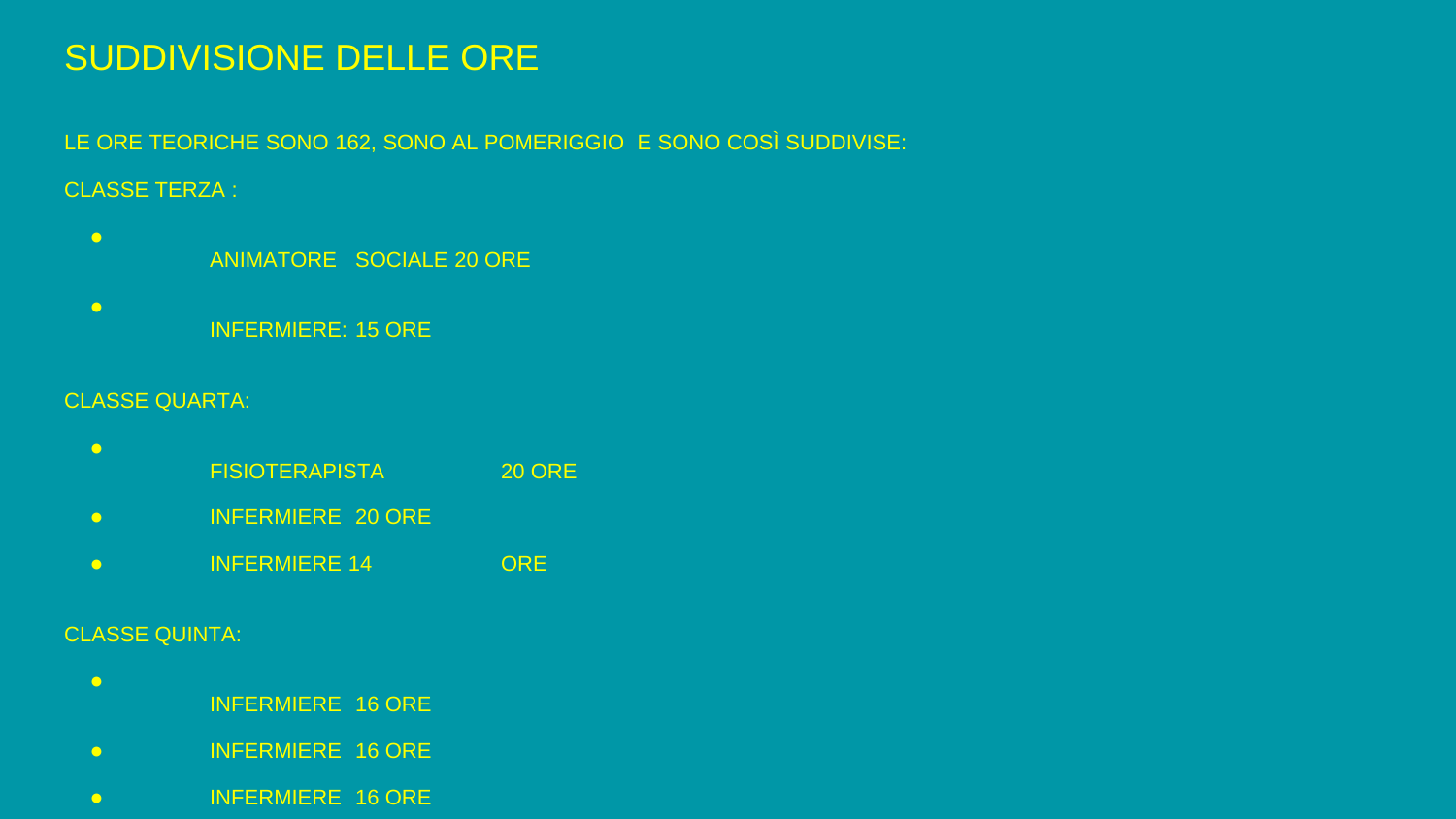#### **POI?**

**ESAME DI STATO (MATURITÀ)**

**STAGE SANITARIO IN OSPEDALE A BAGGIOVARA O AL POLICLINICO DI MODENA**

**PREPARAZIONE ALL'ESAME DI QUALIFICA CON L'AIUTO DI UN INFERMIERE (25 ORE)**

**ESAME DI QUALIFICA PROFESSIONALE ENTRO L'ANNO IN CORSO**

**N.B: LE 1000 ORE SONO OBBLIGATORIE CON UN MARGINE DI ASSENZE DEL 10% DOCUMENTATE.**